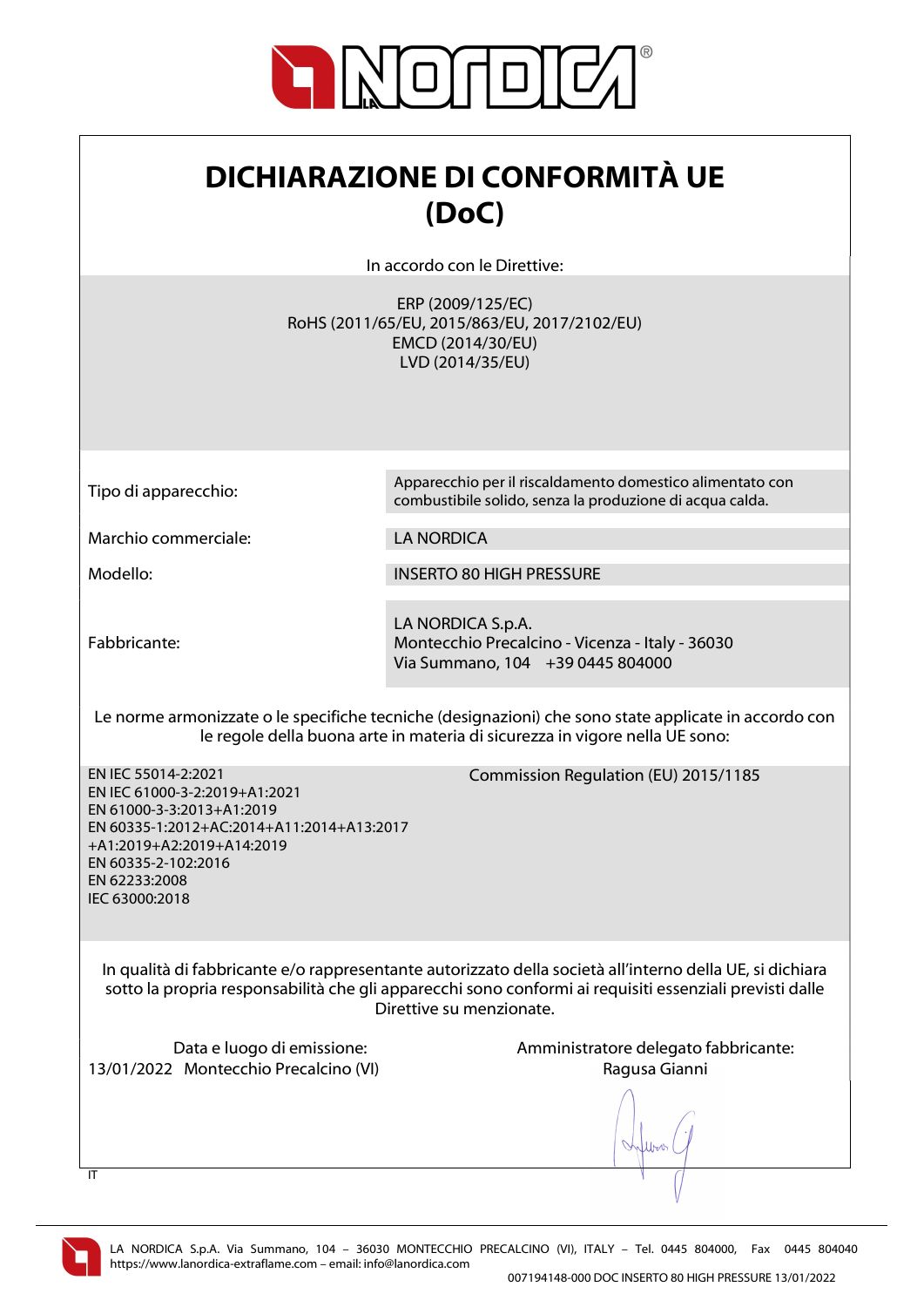

## DECLARATION OF CONFORMITY EU (DoC)

According to the Directives:

ERP (2009/125/EC) RoHS (2011/65/EU, 2015/863/EU, 2017/2102/EU) EMCD (2014/30/EU) LVD (2014/35/EU)

Type of equipment: Apparatus for domestic heating fueled with solid fuel, without hot water production.

Trademark: LA NORDICA

Type designation: INSERTO 80 HIGH PRESSURE

Manufacturer:

LA NORDICA S.p.A. Montecchio Precalcino - Vicenza - Italy - 36030 Via Summano, 104 +39 0445 804000

The following harmonised standards or technical specifications (designations) which comply with good engineering practice in safety matters in force within the EU have been applied:

EN IEC 55014-2:2021 EN IEC 61000-3-2:2019+A1:2021 EN 61000-3-3:2013+A1:2019 EN 60335-1:2012+AC:2014+A11:2014+A13:2017 +A1:2019+A2:2019+A14:2019 EN 60335-2-102:2016 EN 62233:2008 IEC 63000:2018

Commission Regulation (EU) 2015/1185

As manufacture and/or authorised representative within EU, we declare under our sole responsibility that the equipments follow the essential requirements foreseen by the above mentioned Directives.

13/01/2022 Montecchio Precalcino (VI) Ragusa Gianni

Date and place of issue: Manufacturer managing director:

UK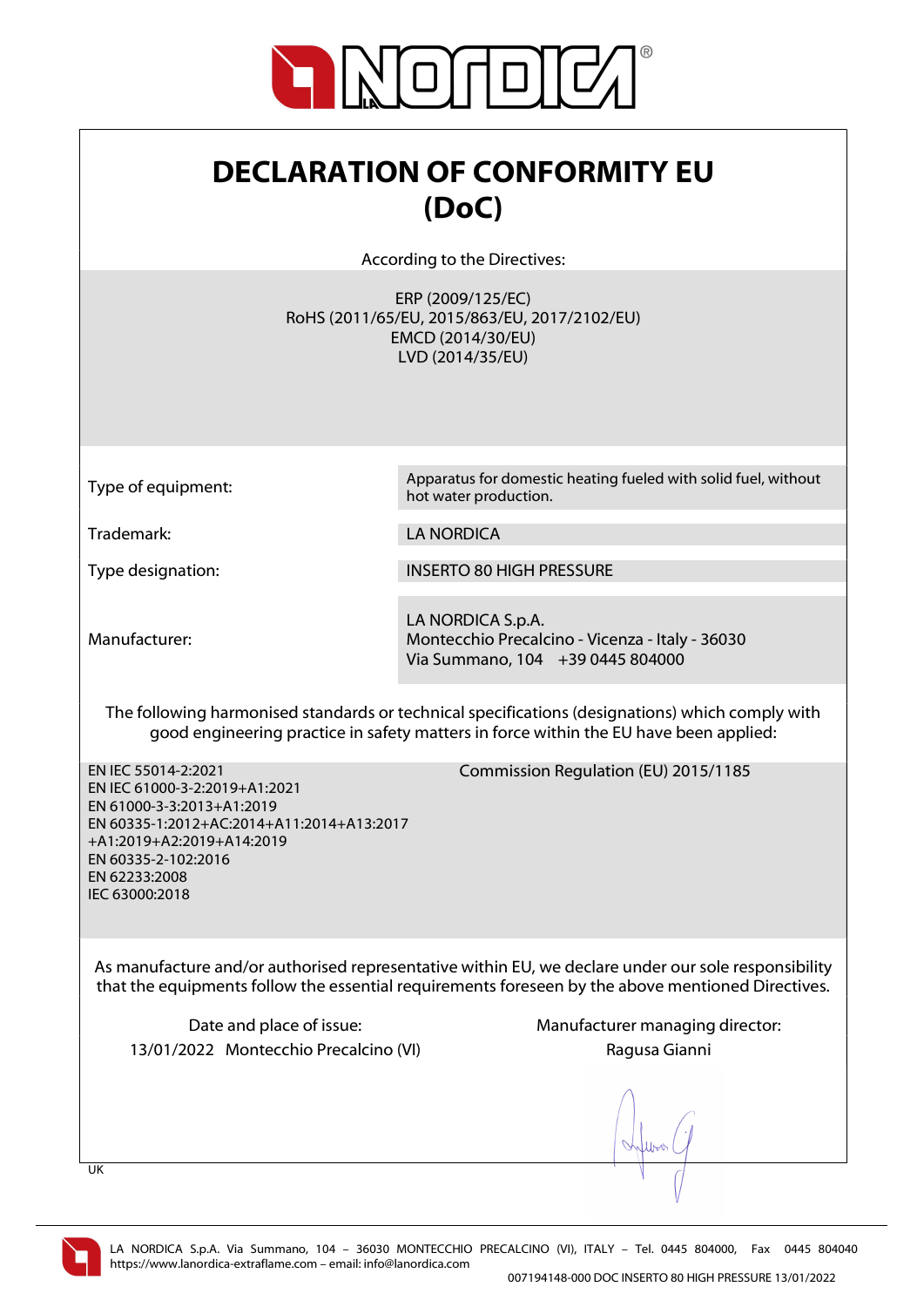

| <b>DECLARATION DE CONFORMITE UE</b> |  |
|-------------------------------------|--|
| (DoC)                               |  |

En accord avec les Directives:

ERP (2009/125/EC) RoHS (2011/65/EU, 2015/863/EU, 2017/2102/EU) EMCD (2014/30/EU) LVD (2014/35/EU)

Type d'appareil: Appareil de chauffage domestique alimenté au combustible solide, sans production d'eau chaude.

Marque de commerce: LA NORDICA

Modèle: INSERTO 80 HIGH PRESSURE

Fabricant:

LA NORDICA S.p.A. Montecchio Precalcino - Vicenza - Italy - 36030 Via Summano, 104 +39 0445 804000

Les normes harmonisées ou les spécifications techniques (désignations) qui ont été appliquées selon toutes les règles de l'art en matière de sécurité en vigueur dans la UE sont:

Commission Regulation (EU) 2015/1185

EN IEC 55014-2:2021 EN IEC 61000-3-2:2019+A1:2021 EN 61000-3-3:2013+A1:2019 EN 60335-1:2012+AC:2014+A11:2014+A13:2017 +A1:2019+A2:2019+A14:2019 EN 60335-2-102:2016 EN 62233:2008 IEC 63000:2018

En qualité de fabricant et/ou de représentant autorisé de la société à l'intérieur de la UE, je déclare sous ma propre responsabilité que les appareils sont conformes aux exigences essentielles prévues

par les directives susmentionnées.

13/01/2022 Montecchio Precalcino (VI) Ragusa Gianni

Date et lieu d'émission: Administrateur délégué du fabricant :

When

FR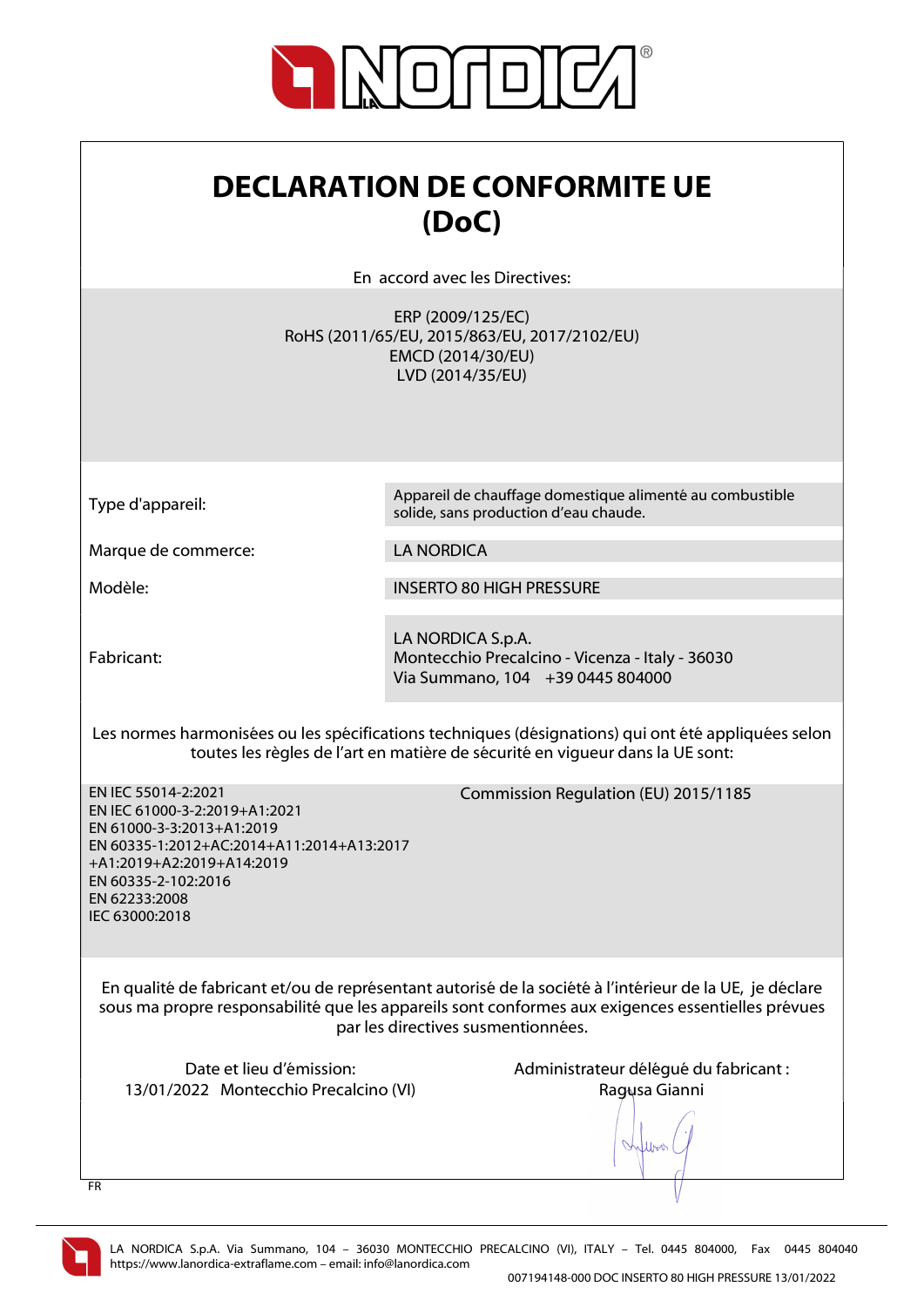

| <b>EU - KONFORMITÄTSERKLÄRUNG</b> |  |
|-----------------------------------|--|
| (DoC)                             |  |

In Übereinstimmung mit der Richtlinie:

ERP (2009/125/EC) RoHS (2011/65/EU, 2015/863/EU, 2017/2102/EU) EMCD (2014/30/EU) LVD (2014/35/EU)

Handelsmarke: LA NORDICA

Hersteller:

Gerätetyp: Wärmeerzeuger für Raumheizung für feste Brennstoffe / ohne Warmwasserbereitung.

Modell: INSERTO 80 HIGH PRESSURE

LA NORDICA S.p.A. Montecchio Precalcino - Vicenza - Italy - 36030 Via Summano, 104 +39 0445 804000

Die harmonisierten Normen oder die technischen Spezifikationen (Designationen), die in Übereinstimmung mit den Sicherheitsregeln, die in der EG gültig sind, angewendet worden sind, sind folgende:

Commission Regulation (EU) 2015/1185

EN IEC 55014-2:2021 EN IEC 61000-3-2:2019+A1:2021 EN 61000-3-3:2013+A1:2019 EN 60335-1:2012+AC:2014+A11:2014+A13:2017 +A1:2019+A2:2019+A14:2019 EN 60335-2-102:2016 EN 62233:2008 IEC 63000:2018

Als Hersteller und/oder rechtlicher Vertreter der Gesellschaft innerhalb der EG, erklärt man unter der eigenen Verantwortung, dass die Geräte den vorgesehenen grundlegenden Anforderungen der oben erwähnten Richtlinien entsprechen.

Datum und Austellungsort: Geschäftsführer des Herstellers: 13/01/202211/19/2021 Montecchio Precalcino  $\mathcal{N}(\mathcal{N})$ 

Ragusa Gianni

lloo

**DE** 

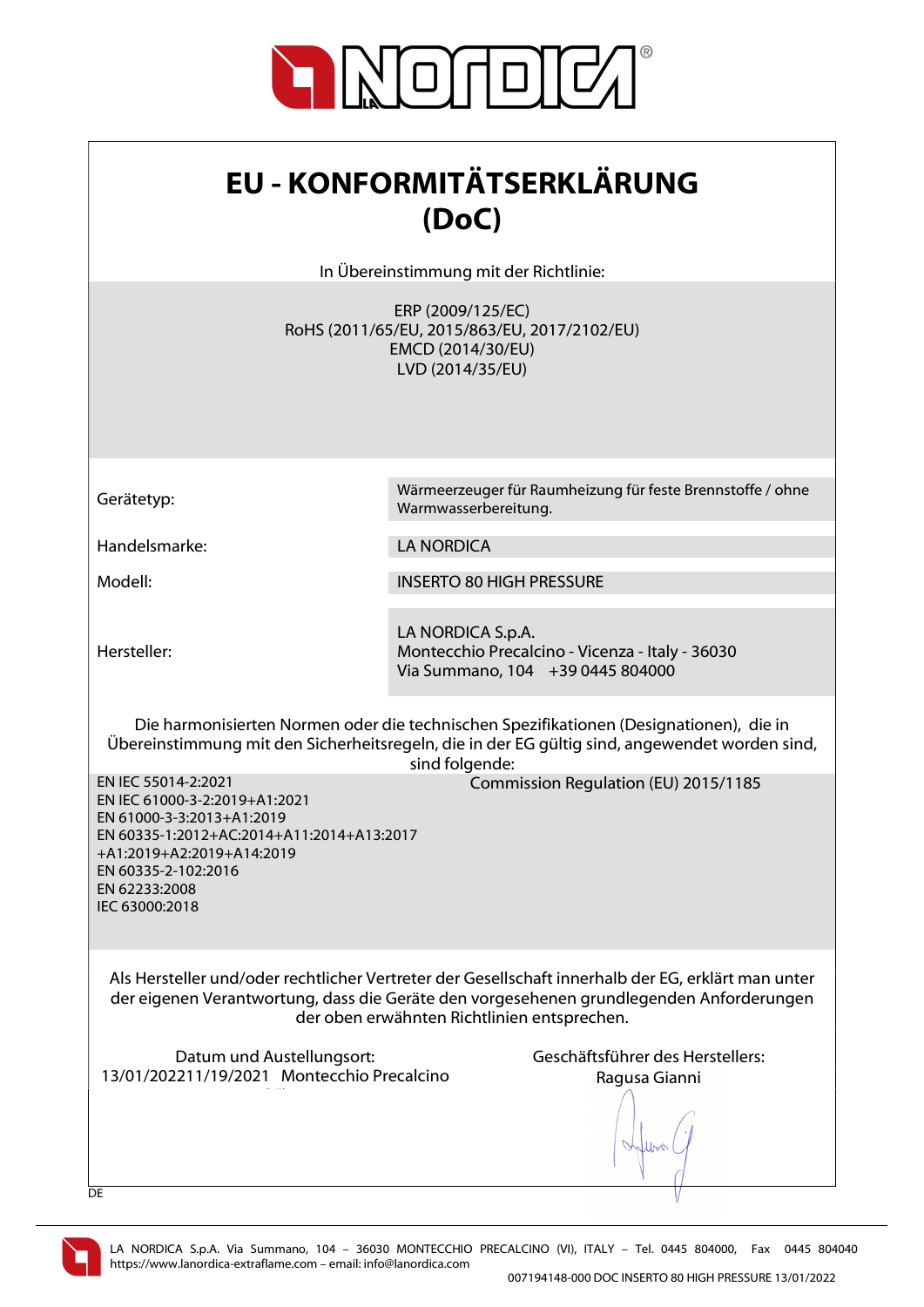

| <b>DECLARACIÓN DE CONFORMIDAD UE</b> |
|--------------------------------------|
| (DoC)                                |

De acuerdo con las directivas:

ERP (2009/125/EC) RoHS (2011/65/EU, 2015/863/EU, 2017/2102/EU) EMCD (2014/30/EU) LVD (2014/35/EU)

Marca comercial: LA NORDICA

Fabricante:

Tipo de equipo: Aparato para calefacción doméstica, alimentado con combustible sólido, sin producción de agua caliente.

Modelo: INSERTO 80 HIGH PRESSURE

LA NORDICA S.p.A. Montecchio Precalcino - Vicenza - Italy - 36030 Via Summano, 104 +39 0445 804000

Las normas armonizadas o las técnicas específicas (designaciones) que se han aplicado de acuerdo con las reglas del buen arte en materia de seguridad, en vigor en la UE son:

Commission Regulation (EU) 2015/1185

EN IEC 55014-2:2021 EN IEC 61000-3-2:2019+A1:2021 EN 61000-3-3:2013+A1:2019 EN 60335-1:2012+AC:2014+A11:2014+A13:2017 +A1:2019+A2:2019+A14:2019 EN 60335-2-102:2016 EN 62233:2008 IEC 63000:2018

En calidad de fabricante y/o representante autorizado de la sociedad en la UE, declaramos bajo nuestra única responsabilidad que los equipos cumplen con los requisitos esenciales previstos por las Directivas anteriormente mencionadas.

13/01/2022 Montecchio Precalcino (VI) Ragusa Gianni

Fecha y lugar de emisión:  $\blacksquare$  Administrador director fabricante:

lloo

ES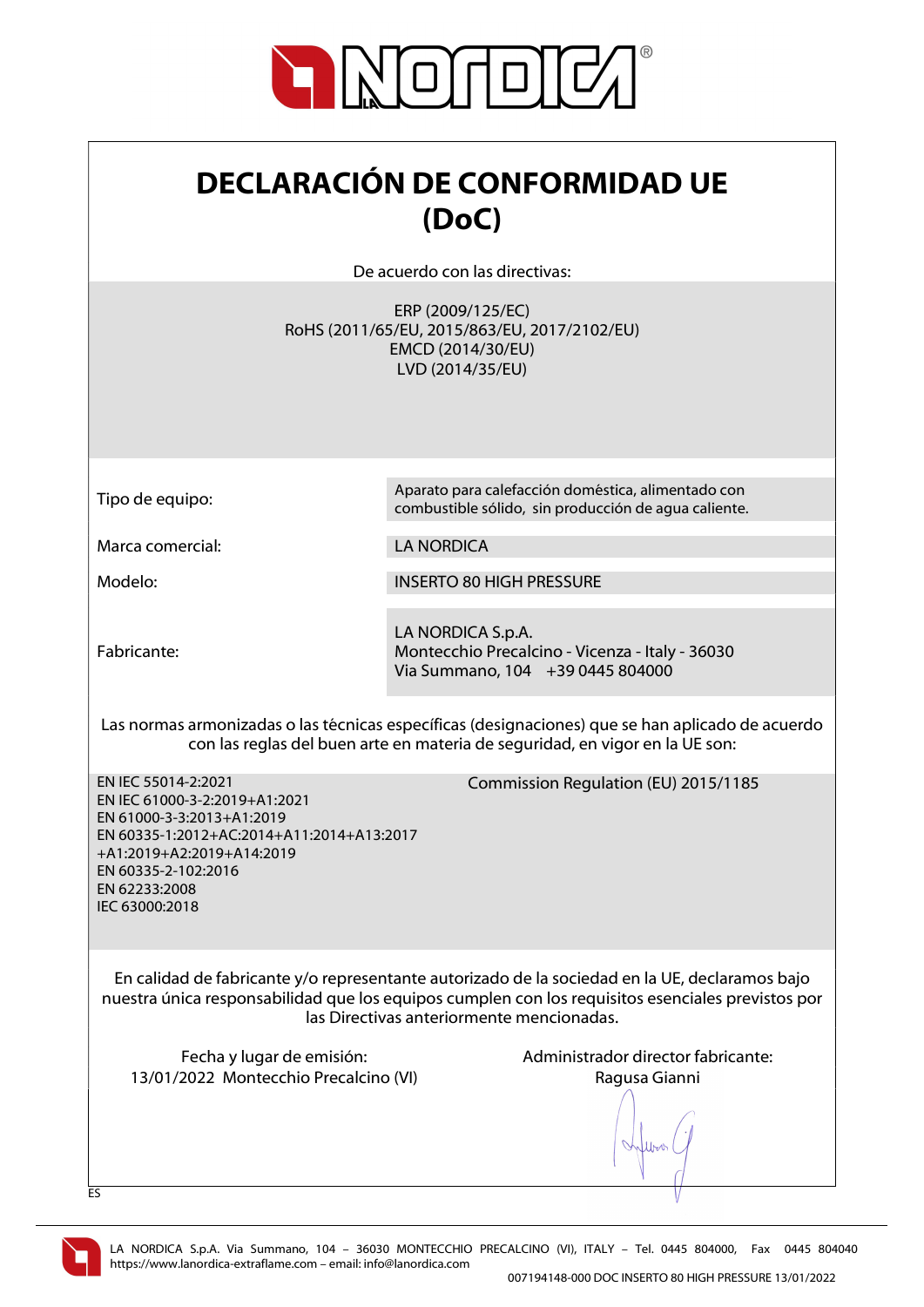

## DECLARAÇÃO DE CONFORMIDADE UE (DoC)

De acordo com as directivas:

ERP (2009/125/EC) RoHS (2011/65/EU, 2015/863/EU, 2017/2102/EU) EMCD (2014/30/EU) LVD (2014/35/EU)

Marca comercial: LA NORDICA

Fabricante:

Tipo de aparelho: Aparelho para aquecimento doméstico, alimentado com combustível sólido, sem a produção de água quente.

Modelo: INSERTO 80 HIGH PRESSURE

LA NORDICA S.p.A. Montecchio Precalcino - Vicenza - Italy - 36030 Via Summano, 104 +39 0445 804000

As normas harmonizadas ou as especificações técnicas (designações) que foram aplicadas de acordo com as regras da boa arte relacionadas à segurança válidas na UE:

Commission Regulation (EU) 2015/1185

EN IEC 55014-2:2021 EN IEC 61000-3-2:2019+A1:2021 EN 61000-3-3:2013+A1:2019 EN 60335-1:2012+AC:2014+A11:2014+A13:2017 +A1:2019+A2:2019+A14:2019 EN 60335-2-102:2016 EN 62233:2008 IEC 63000:2018

Como um fabricante e/ou representante autorizado da sociedade estabelecida na UE, declaramos sob nossa única responsabilidade que o equipamento está em conformidade com os requisitos essenciais das diretivas acima referidas.

13/01/2022 Montecchio Precalcino (VI) Ragusa Gianni

Data e local de emissão:  $\blacksquare$  Administrador legal do fabricante:

lloo



 $\overline{P}$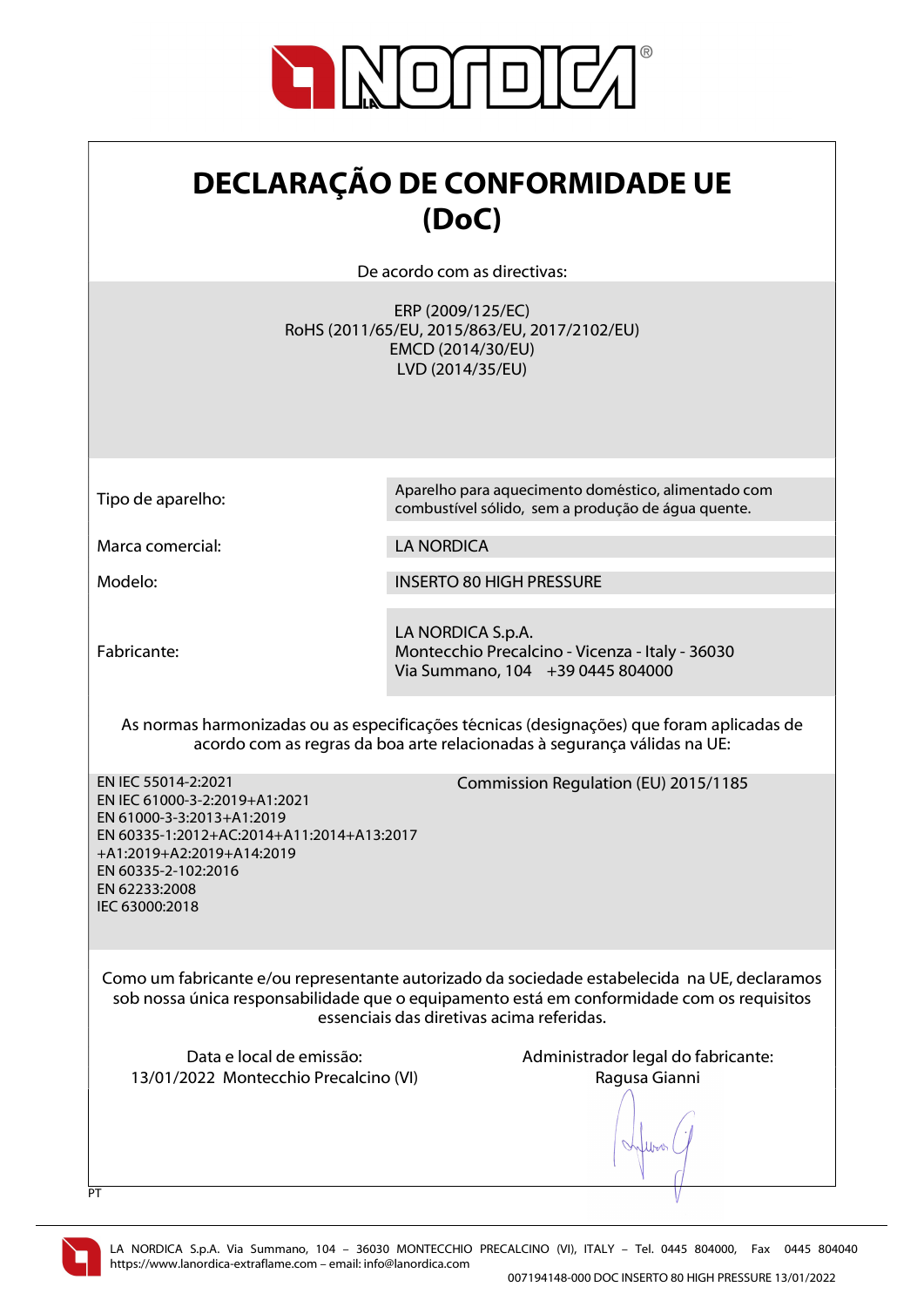

| EU OVERENSSTEMMELSESERKLÆRING |  |
|-------------------------------|--|
| (DoC)                         |  |

I henhold til direktiverne:

ERP (2009/125/EC) RoHS (2011/65/EU, 2015/863/EU, 2017/2102/EU) EMCD (2014/30/EU) LVD (2014/35/EU)

Udstyrstype: Apparat til boligopvarmning med fast brændsel, uden

Varemærke: LA NORDICA

Model: INSERTO 80 HIGH PRESSURE

produktion af varmt vand.

Producent:

LA NORDICA S.p.A. Montecchio Precalcino - Vicenza - Italy - 36030 Via Summano, 104 +39 0445 804000

Følgende harmoniserede standarder eller tekniske specifikationer (betegnelser) er blevet anvendt i overensstemmelse med reglerne for bedste praksis for sikkerhed, som er gældende inden for EU:

EN IEC 55014-2:2021 EN IEC 61000-3-2:2019+A1:2021 EN 61000-3-3:2013+A1:2019 EN 60335-1:2012+AC:2014+A11:2014+A13:2017 +A1:2019+A2:2019+A14:2019 EN 60335-2-102:2016 EN 62233:2008 IEC 63000:2018

Commission Regulation (EU) 2015/1185

Som producent og/eller autoriseret repræsentant for virksomheden i EU erklæres det på eget ansvar, at apparaterne er i overensstemmelse med de grundlæggende krav, der følger af ovennævnte direktiver.

13/01/2022 Montecchio Precalcino (VI) Ragusa Gianni

Dato og udstedelsessted: Producentens administrerende direktør:

lloo

DK

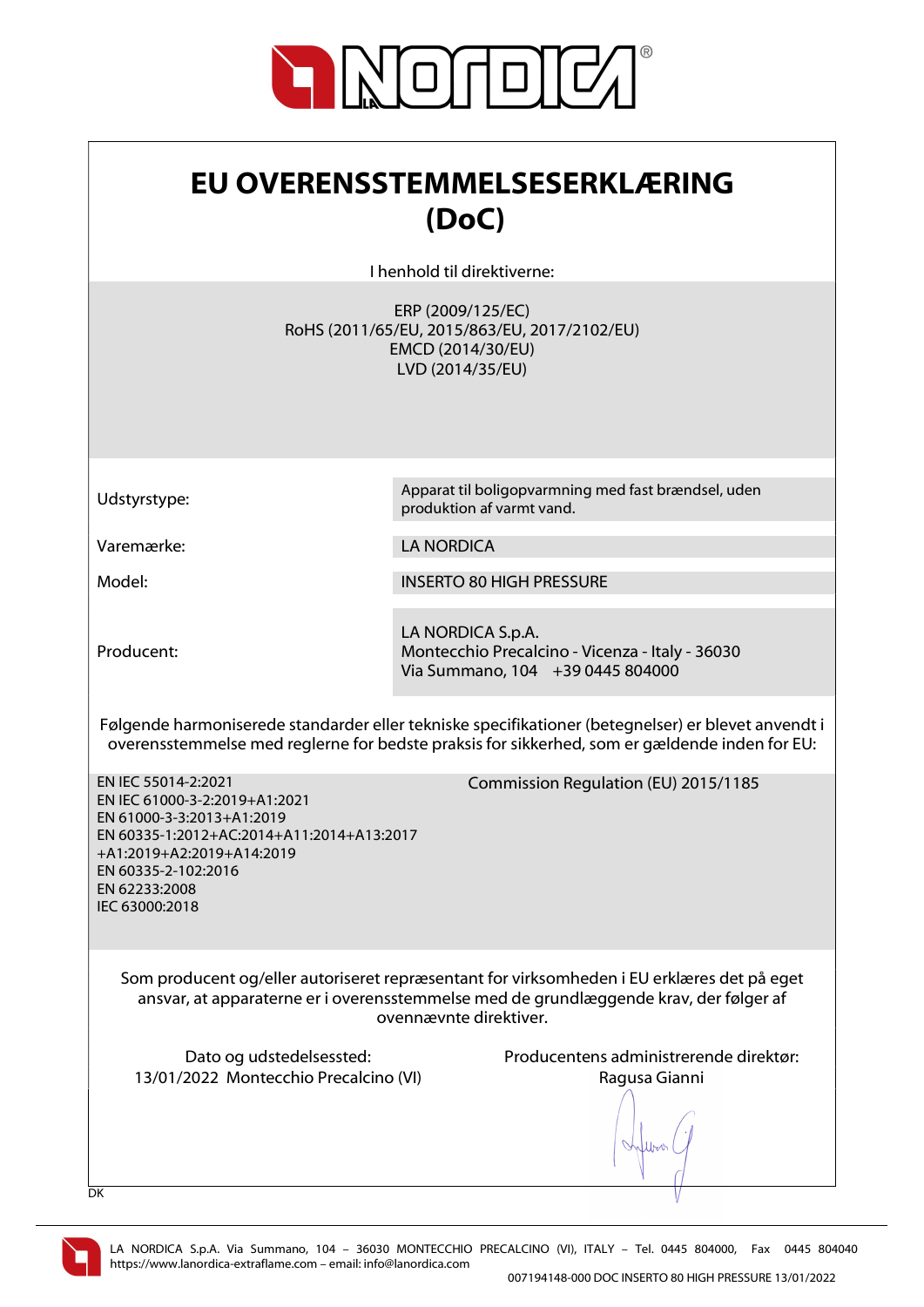

| <b>DEKLARATION OM ÖVERENS-STÄMMANDE EU</b><br>(DoC)                                                                                                                                                                   |                                                                                                            |
|-----------------------------------------------------------------------------------------------------------------------------------------------------------------------------------------------------------------------|------------------------------------------------------------------------------------------------------------|
|                                                                                                                                                                                                                       | I enlighet med direktivet:                                                                                 |
|                                                                                                                                                                                                                       | ERP (2009/125/EC)<br>RoHS (2011/65/EU, 2015/863/EU, 2017/2102/EU)<br>EMCD (2014/30/EU)<br>LVD (2014/35/EU) |
| Typavutrustning:                                                                                                                                                                                                      | Apparater för uppvärmning av bostäder som drivs med fast<br>brànsle utan produktion av varmvatten.         |
| Varumärke:                                                                                                                                                                                                            | <b>LA NORDICA</b>                                                                                          |
| Modell:                                                                                                                                                                                                               | <b>INSERTO 80 HIGH PRESSURE</b>                                                                            |
| Tillverkare:                                                                                                                                                                                                          | LA NORDICA S.p.A.<br>Montecchio Precalcino - Vicenza - Italy - 36030<br>Via Summano, 104 +39 0445 804000   |
| De harmoniserade normerna eller de tekniska specifikationerna (beteckningar) som har applicerats<br>i enlighet med reglerna för god sed rörande säkerheten som gäller i EU är:                                        |                                                                                                            |
| EN IEC 55014-2:2021<br>EN IEC 61000-3-2:2019+A1:2021<br>EN 61000-3-3:2013+A1:2019<br>EN 60335-1:2012+AC:2014+A11:2014+A13:2017<br>+A1:2019+A2:2019+A14:2019<br>EN 60335-2-102:2016<br>EN 62233:2008<br>IEC 63000:2018 | Commission Regulation (EU) 2015/1185                                                                       |
| Som tillverkare och/eller auktoriserad representant för företaget inom EU, förklarar vi under vårt<br>eget ansvar att utrustningarna uppfyller de grundläggande kraven som förutses av ovannämnda<br>Direktiv.        |                                                                                                            |
| Datum och ort för utfärdande:<br>13/01/2022 Montecchio Precalcino (VI)<br>SE                                                                                                                                          | Tillverkarens Verkställande Direktör:<br>Ragusa Gianni                                                     |

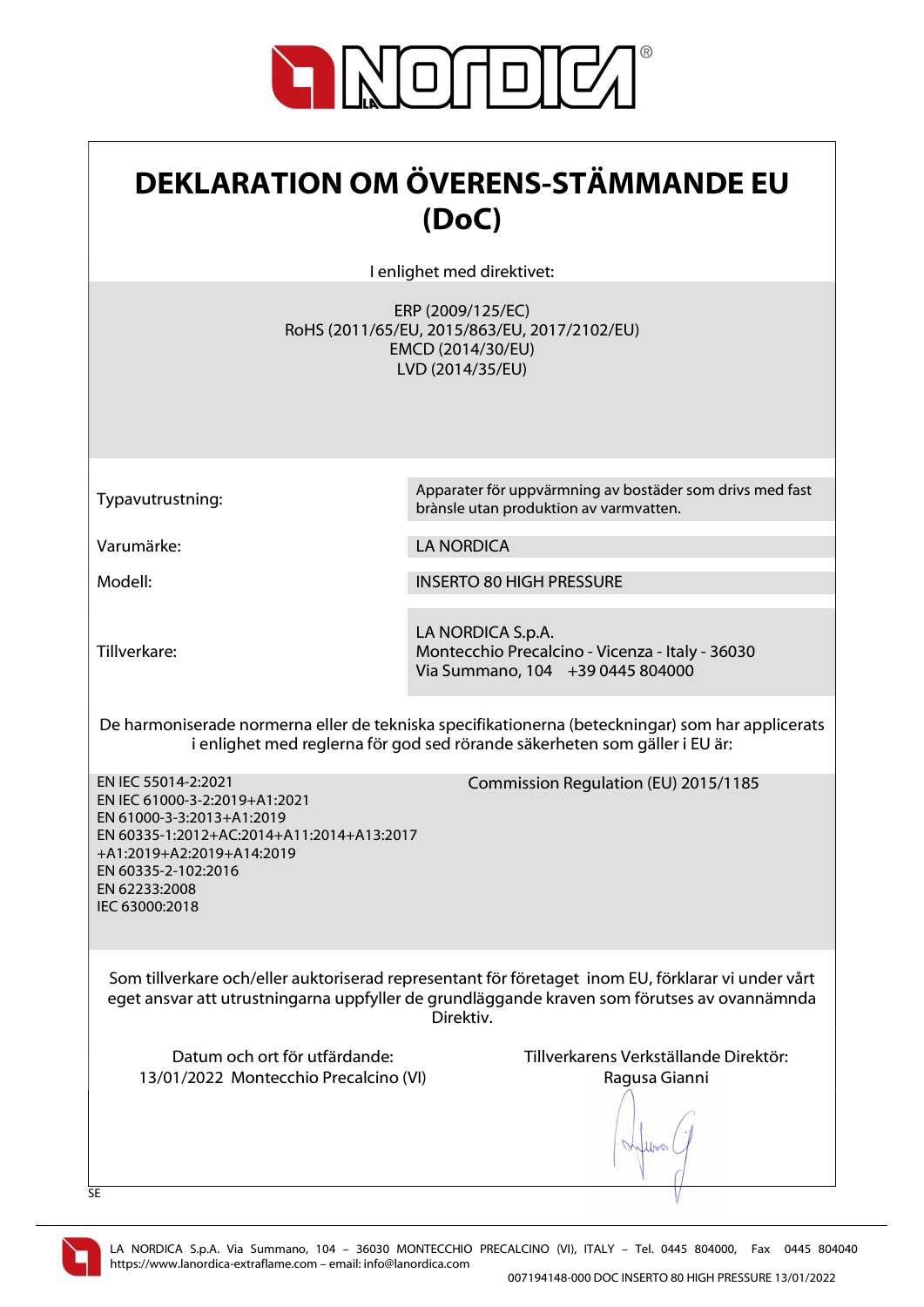

| <b>SAMSVARS-ERKLÆRING EU</b><br>(DoC)<br>I overensstemmelse med Direktiv:                                                                                                                                                                                     |                                                                                                            |
|---------------------------------------------------------------------------------------------------------------------------------------------------------------------------------------------------------------------------------------------------------------|------------------------------------------------------------------------------------------------------------|
|                                                                                                                                                                                                                                                               | ERP (2009/125/EC)<br>RoHS (2011/65/EU, 2015/863/EU, 2017/2102/EU)<br>EMCD (2014/30/EU)<br>LVD (2014/35/EU) |
| Type apparat:                                                                                                                                                                                                                                                 | Apparat for oppvarming av bolig, matet med fast brensel uten<br>produksjon av varmtvann.                   |
| Varemerke:                                                                                                                                                                                                                                                    | <b>LA NORDICA</b>                                                                                          |
| Modell:                                                                                                                                                                                                                                                       | <b>INSERTO 80 HIGH PRESSURE</b>                                                                            |
| Fabrikant:                                                                                                                                                                                                                                                    | LA NORDICA S.p.A.<br>Montecchio Precalcino - Vicenza - Italy - 36030<br>Via Summano, 104 +39 0445 804000   |
| Følgende harmoniserte og tekniske normer (bestemmelser) er benyttet i overensstemmelse med<br>gode sikkerhetsprinsipper i EU-land:                                                                                                                            |                                                                                                            |
| EN IEC 55014-2:2021<br>Commission Regulation (EU) 2015/1185<br>EN IEC 61000-3-2:2019+A1:2021<br>EN 61000-3-3:2013+A1:2019<br>EN 60335-1:2012+AC:2014+A11:2014+A13:2017<br>+A1:2019+A2:2019+A14:2019<br>EN 60335-2-102:2016<br>EN 62233:2008<br>IEC 63000:2018 |                                                                                                            |
| Som produsent og/eller autorisert representant for selskapet innenfor EU, erklæres det på eget<br>ansvar at apparatene samsvarer med kravene i de ovenfor nevnte direktiver.                                                                                  |                                                                                                            |
| Dato og sted for utstedelse:<br>13/01/2022 Montecchio Precalcino (VI)<br>NO                                                                                                                                                                                   | Administrerende direktør produsent:<br>Ragusa Gianni                                                       |

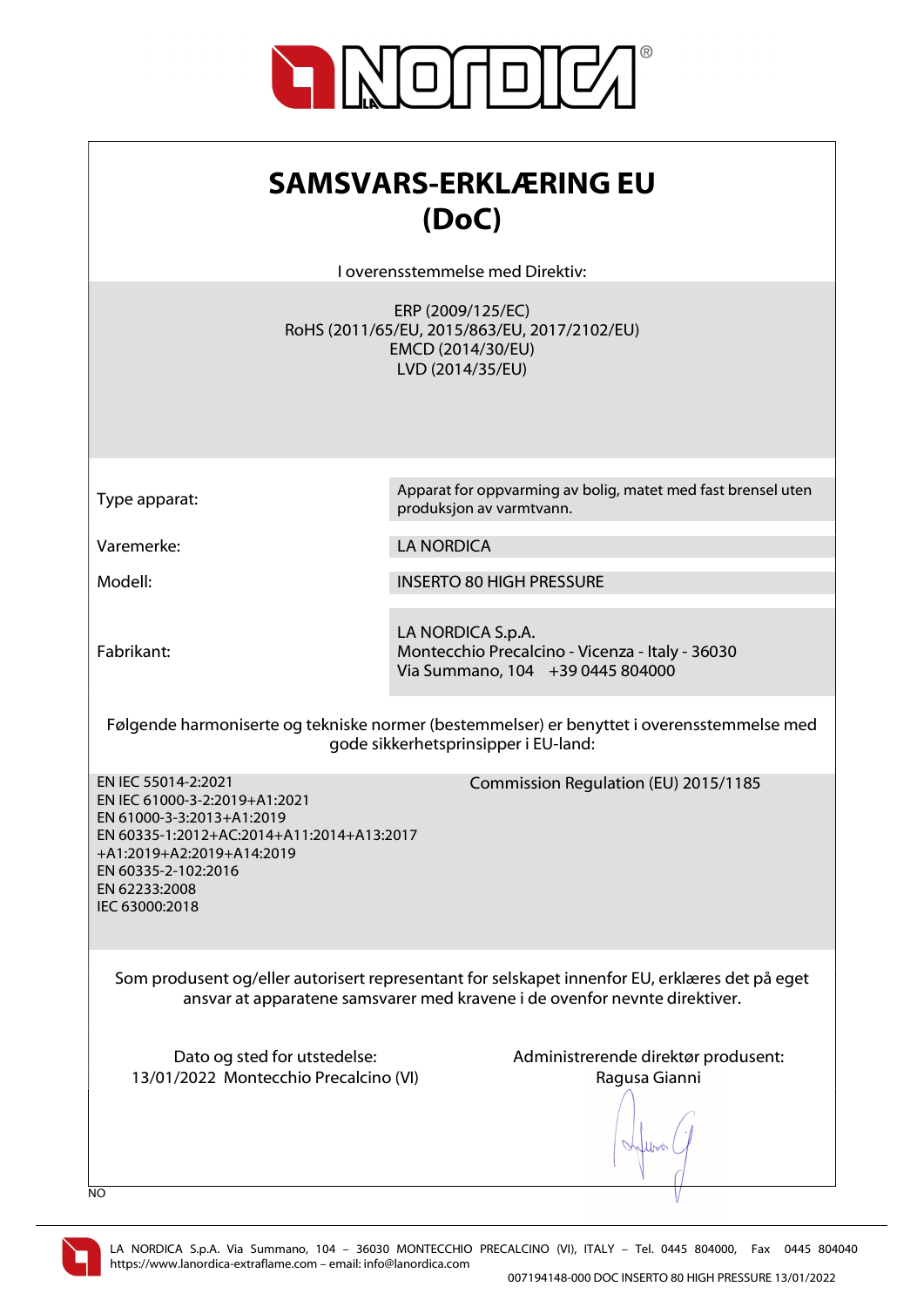

| VAATIMUKSENMUKAISUUSVAKUUTUS EU<br>(DoC)                                                                                                                                                                                                                      |                                                                                                                                                                                        |
|---------------------------------------------------------------------------------------------------------------------------------------------------------------------------------------------------------------------------------------------------------------|----------------------------------------------------------------------------------------------------------------------------------------------------------------------------------------|
|                                                                                                                                                                                                                                                               | Direktiivin:                                                                                                                                                                           |
|                                                                                                                                                                                                                                                               | ERP (2009/125/EC)<br>RoHS (2011/65/EU, 2015/863/EU, 2017/2102/EU)<br>EMCD (2014/30/EU)<br>LVD (2014/35/EU)                                                                             |
| Laitetyyppi:                                                                                                                                                                                                                                                  | Kiinteällä polttoaineella toimiva lämmityslaite talouskäyttöön,<br>ilman lämmitysveden tuottoa.                                                                                        |
| Tavaramerkki:                                                                                                                                                                                                                                                 | <b>LA NORDICA</b>                                                                                                                                                                      |
| Malli:                                                                                                                                                                                                                                                        | <b>INSERTO 80 HIGH PRESSURE</b>                                                                                                                                                        |
| Valmistaja:                                                                                                                                                                                                                                                   | LA NORDICA S.p.A.<br>Montecchio Precalcino - Vicenza - Italy - 36030<br>Via Summano, 104 +39 0445 804000                                                                               |
|                                                                                                                                                                                                                                                               | Seuraavia harmonisoituja määräyksiä tai teknisiä arvoja (suunnittelutyöt), jotka noudattavat<br>Euroopan unionissa voimassa olevaa turvallisuuteen liittyvää tekniikkaa on sovellettu: |
| EN IEC 55014-2:2021<br>Commission Regulation (EU) 2015/1185<br>EN IEC 61000-3-2:2019+A1:2021<br>EN 61000-3-3:2013+A1:2019<br>EN 60335-1:2012+AC:2014+A11:2014+A13:2017<br>+A1:2019+A2:2019+A14:2019<br>EN 60335-2-102:2016<br>EN 62233:2008<br>IEC 63000:2018 |                                                                                                                                                                                        |
| Euroopan unionin piirissä toimivan yrityksen valtuuttamana valmistajana ja/tai edustajana<br>vakuutamme omalla vastuullamme, että laitteet vastaavat olennaisilta osin yllämainittujen<br>Direktiivien asettamia vaatimuksia.                                 |                                                                                                                                                                                        |
| Myöntämispvm ja -paikka:<br>13/01/2022 Montecchio Precalcino (VI)<br>FI                                                                                                                                                                                       | Valmistuksesta vastaava pääjohtaja:<br>Ragusa Gianni                                                                                                                                   |

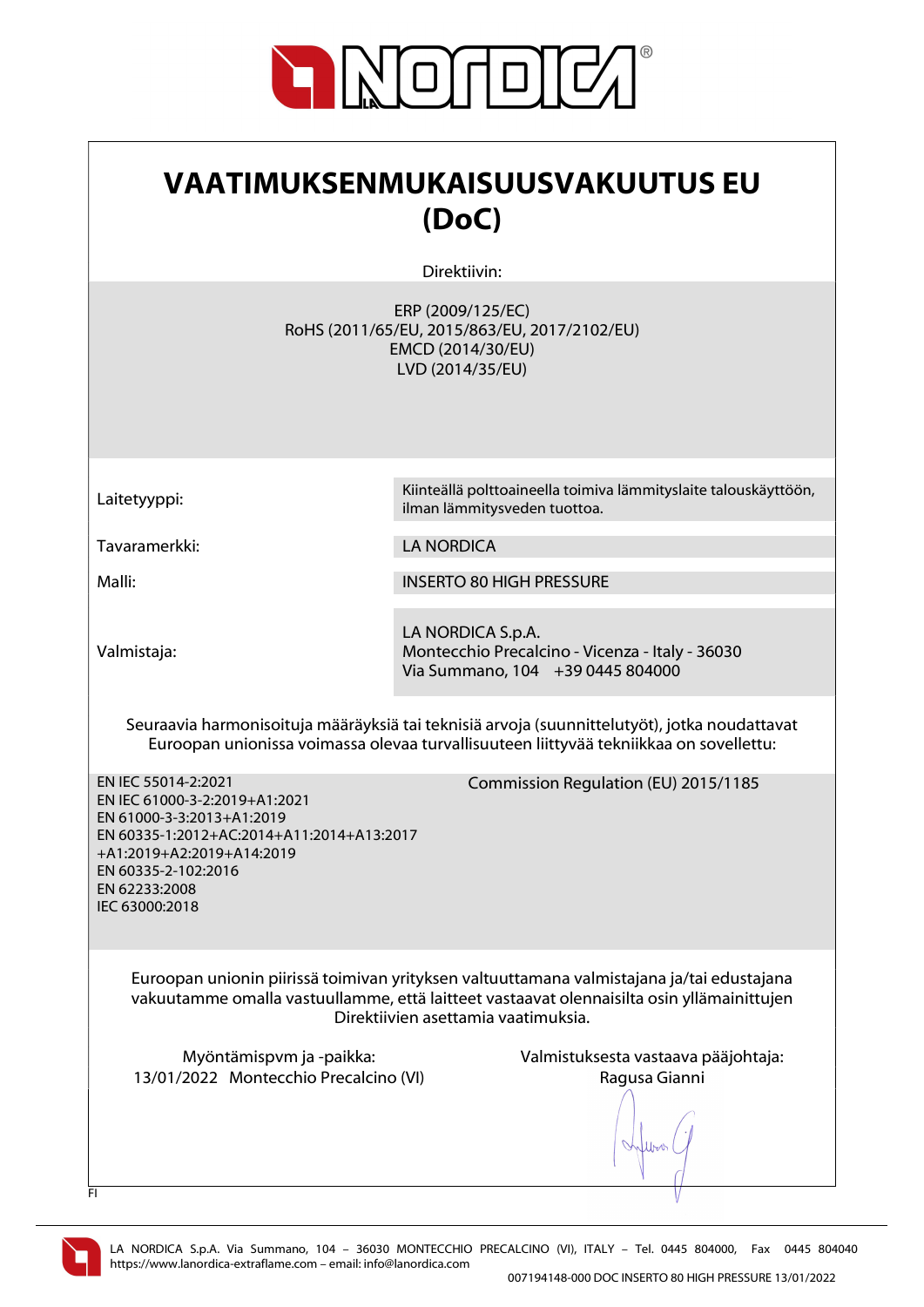

| <b>PROHLÁŠENÍ O SHODĚ EU</b><br>(DoC)                                                                                                                                                                                 |                                                                                                            |
|-----------------------------------------------------------------------------------------------------------------------------------------------------------------------------------------------------------------------|------------------------------------------------------------------------------------------------------------|
|                                                                                                                                                                                                                       | Podle směrnice:                                                                                            |
|                                                                                                                                                                                                                       | ERP (2009/125/EC)<br>RoHS (2011/65/EU, 2015/863/EU, 2017/2102/EU)<br>EMCD (2014/30/EU)<br>LVD (2014/35/EU) |
| Typové zařazení:                                                                                                                                                                                                      | Přístroj pro domácí vytápění na tuhé palivo, bez produkce teplé<br>užitkové vody.                          |
| Ochranná známka:                                                                                                                                                                                                      | <b>LA NORDICA</b>                                                                                          |
| Typové označení:                                                                                                                                                                                                      | <b>INSERTO 80 HIGH PRESSURE</b>                                                                            |
| Výroba:                                                                                                                                                                                                               | LA NORDICA S.p.A.<br>Montecchio Precalcino - Vicenza - Italy - 36030<br>Via Summano, 104 +39 0445 804000   |
| Notifikovaný subjekt: Byly použity níže uvedené bezpečnostní harmonizované normy nebo<br>technické údaje (označení) platné v EU, které jsou v souladu s osvědčenou technickou praxí:                                  |                                                                                                            |
| EN IEC 55014-2:2021<br>EN IEC 61000-3-2:2019+A1:2021<br>EN 61000-3-3:2013+A1:2019<br>EN 60335-1:2012+AC:2014+A11:2014+A13:2017<br>+A1:2019+A2:2019+A14:2019<br>EN 60335-2-102:2016<br>EN 62233:2008<br>IEC 63000:2018 | Commission Regulation (EU) 2015/1185                                                                       |
| Ve funkci výrobce anebo zmocněného zástupce společnosti uvnitř EU, prohlašuje pod svou vlastní<br>odpovědností, že zařízení odpovídají základním požadavkům předpokládaným výše uvedenými<br>směrnicemi.              |                                                                                                            |
| Místo a datum vydání:<br>13/01/2022 Montecchio Precalcino (VI)<br><b>CZ</b>                                                                                                                                           | Zmocněný jednatel výrobce:<br>Ragusa Gianni                                                                |

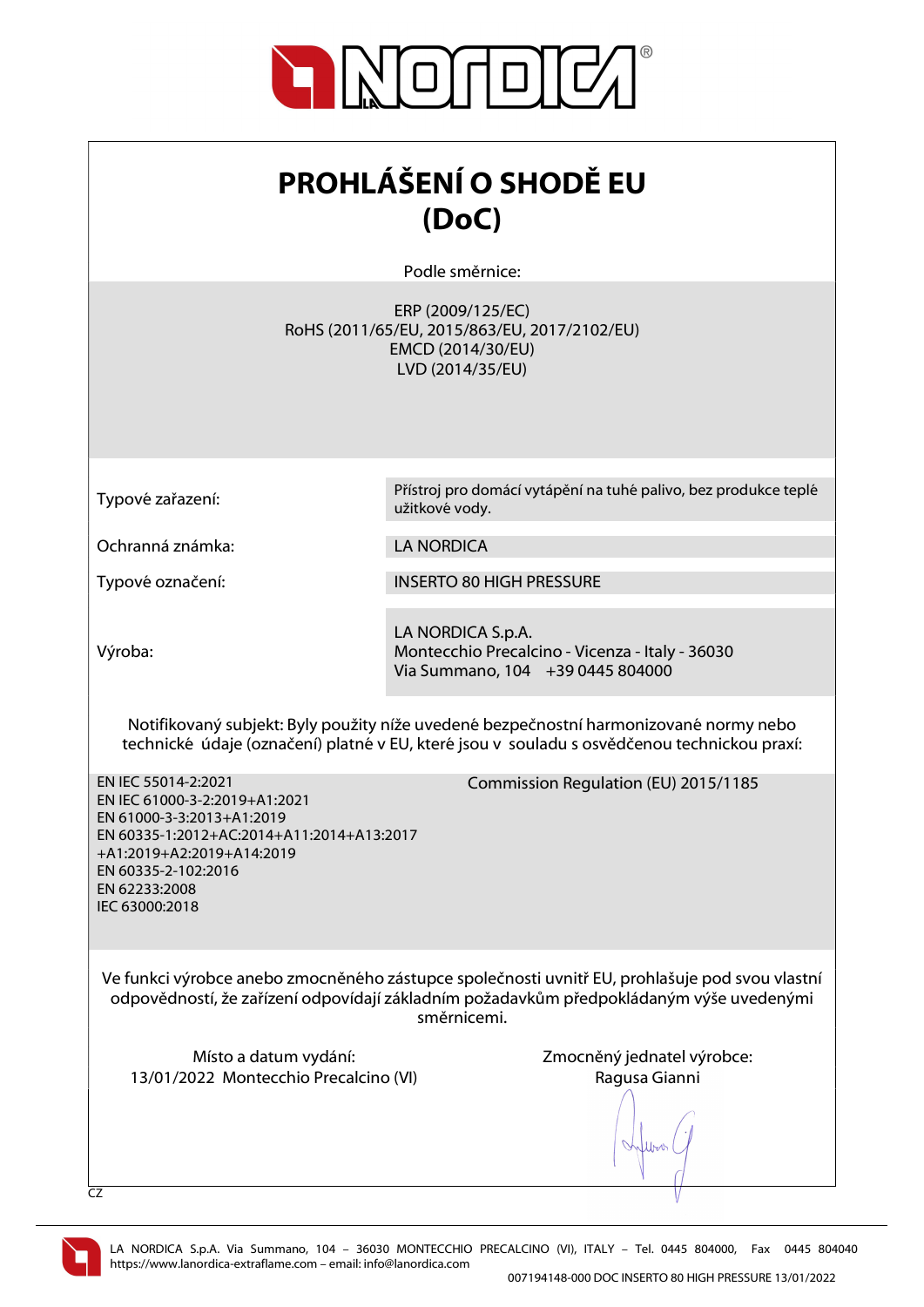

| IZJAVA O SKLADNOSTI UE<br>(DoC)                                                                                                                                                                                       |                                                                                                            |
|-----------------------------------------------------------------------------------------------------------------------------------------------------------------------------------------------------------------------|------------------------------------------------------------------------------------------------------------|
|                                                                                                                                                                                                                       |                                                                                                            |
|                                                                                                                                                                                                                       | V skladu z direktivo:                                                                                      |
|                                                                                                                                                                                                                       | ERP (2009/125/EC)<br>RoHS (2011/65/EU, 2015/863/EU, 2017/2102/EU)<br>EMCD (2014/30/EU)<br>LVD (2014/35/EU) |
|                                                                                                                                                                                                                       |                                                                                                            |
| Vrsta aparata:                                                                                                                                                                                                        | Naprava za hišno ogrevanje na trdo gorivo, brez proizvajanja<br>tople vode.                                |
| Trgovska znamka:                                                                                                                                                                                                      | <b>LA NORDICA</b>                                                                                          |
| Model:                                                                                                                                                                                                                | <b>INSERTO 80 HIGH PRESSURE</b>                                                                            |
| Proizvajalec:                                                                                                                                                                                                         | LA NORDICA S.p.A.<br>Montecchio Precalcino - Vicenza - Italy - 36030<br>Via Summano, 104 +39 0445 804000   |
| Usklajeni standardi ali tehnične specifikacije (poimenovanja), ki so uporabljena v skladu s pravili<br>dobre prakse v varnostnih zadevah, ki veljajo v ES so:                                                         |                                                                                                            |
| EN IEC 55014-2:2021<br>EN IEC 61000-3-2:2019+A1:2021<br>EN 61000-3-3:2013+A1:2019<br>EN 60335-1:2012+AC:2014+A11:2014+A13:2017<br>+A1:2019+A2:2019+A14:2019<br>EN 60335-2-102:2016<br>EN 62233:2008<br>IEC 63000:2018 | Commission Regulation (EU) 2015/1185                                                                       |
| V vlogi proizvajalca in/ali pooblaščenega predstavnika podjetja v ES, se izjavlja z lastno<br>odgovornostjo, da aparati odgovarjajo bistvenim zahtevam predvidenim v zgoraj omenjenih<br>Direktivah.                  |                                                                                                            |
| Datun in mesto izdaje:<br>13/01/2022 Montecchio Precalcino (VI)                                                                                                                                                       | Izvršni direktor proizvajalca:<br>Ragusa Gianni                                                            |
| SL                                                                                                                                                                                                                    |                                                                                                            |

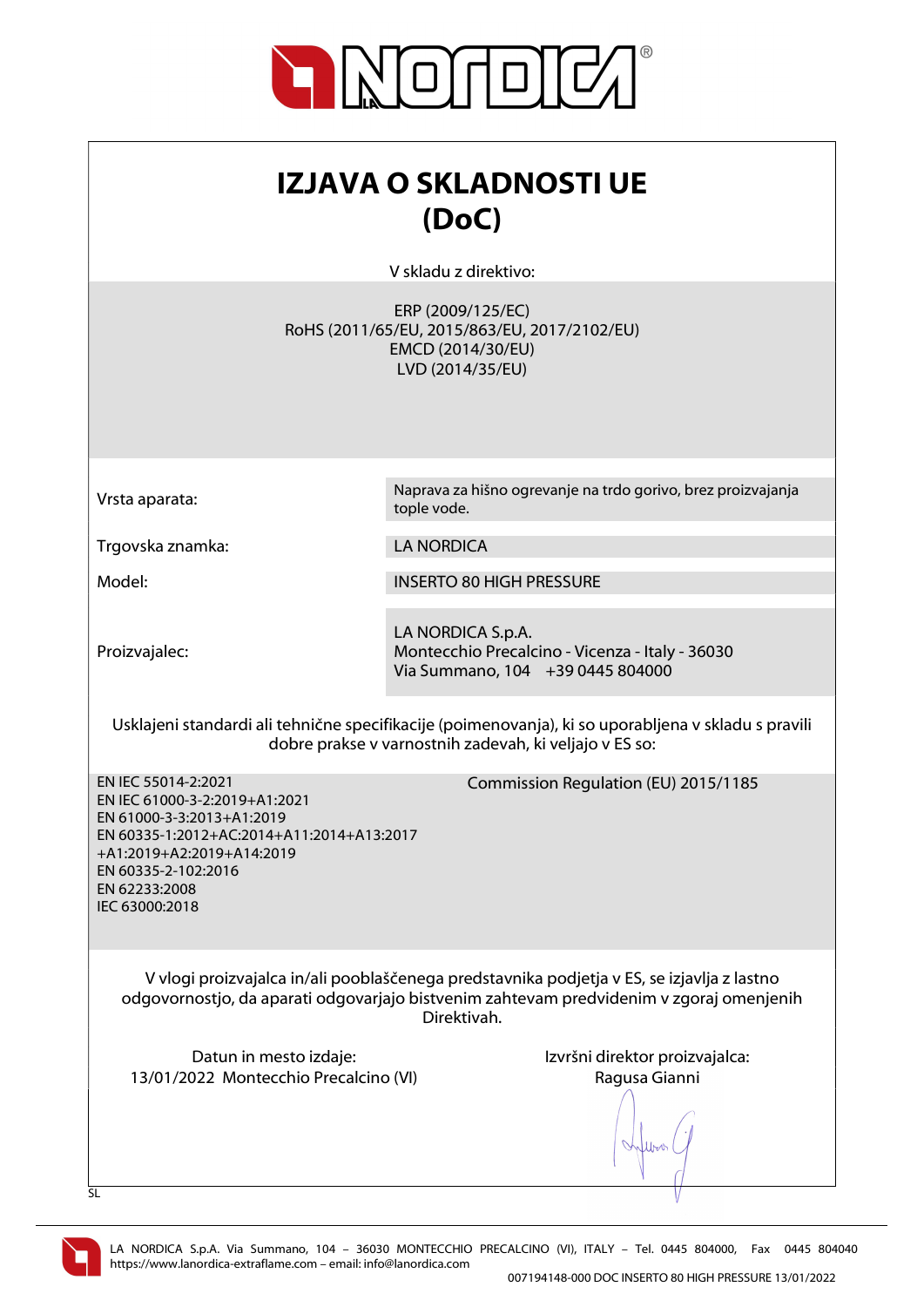

| EU IZJAVA O SUKLADNOSTI<br>(DoC)<br>Sukladno smjernicama:                                                                                                                                                             |                                                                                                            |
|-----------------------------------------------------------------------------------------------------------------------------------------------------------------------------------------------------------------------|------------------------------------------------------------------------------------------------------------|
|                                                                                                                                                                                                                       | ERP (2009/125/EC)<br>RoHS (2011/65/EU, 2015/863/EU, 2017/2102/EU)<br>EMCD (2014/30/EU)<br>LVD (2014/35/EU) |
| Vrsta uređaja:                                                                                                                                                                                                        | Aparat za kućansko grijanje, napajan krutim gorivom, bez<br>proizvođenja tople vode.                       |
| Zaštitni znak:                                                                                                                                                                                                        | <b>LA NORDICA</b>                                                                                          |
| Model:                                                                                                                                                                                                                | <b>INSERTO 80 HIGH PRESSURE</b>                                                                            |
| Proizvođač:                                                                                                                                                                                                           | LA NORDICA S.p.A.<br>Montecchio Precalcino - Vicenza - Italy - 36030<br>Via Summano, 104 +39 0445 804000   |
| Usklađenim normama ili tehničkim specifikacijama (određivanjima) koje su primijenjene sukladno s<br>pravilima dobre umjetnosti u području sigurnosti na snazi u EU:                                                   |                                                                                                            |
| EN IEC 55014-2:2021<br>EN IEC 61000-3-2:2019+A1:2021<br>EN 61000-3-3:2013+A1:2019<br>EN 60335-1:2012+AC:2014+A11:2014+A13:2017<br>+A1:2019+A2:2019+A14:2019<br>EN 60335-2-102:2016<br>EN 62233:2008<br>IEC 63000:2018 | Commission Regulation (EU) 2015/1185                                                                       |
| Kao proizvođač i / ili ovlašteni zastupnik tvrtke unutar EU, izjavljujemo pod punom odgovornošću<br>da je oprema sukladna s osnovnim zahtjevima Direktiva gore navedenih.                                             |                                                                                                            |
| Datum i mjesto izdavanja:<br>13/01/2022 Montecchio Precalcino (VI)<br>HR                                                                                                                                              | Ravnatelj tvrtke proizvođača:<br>Ragusa Gianni                                                             |

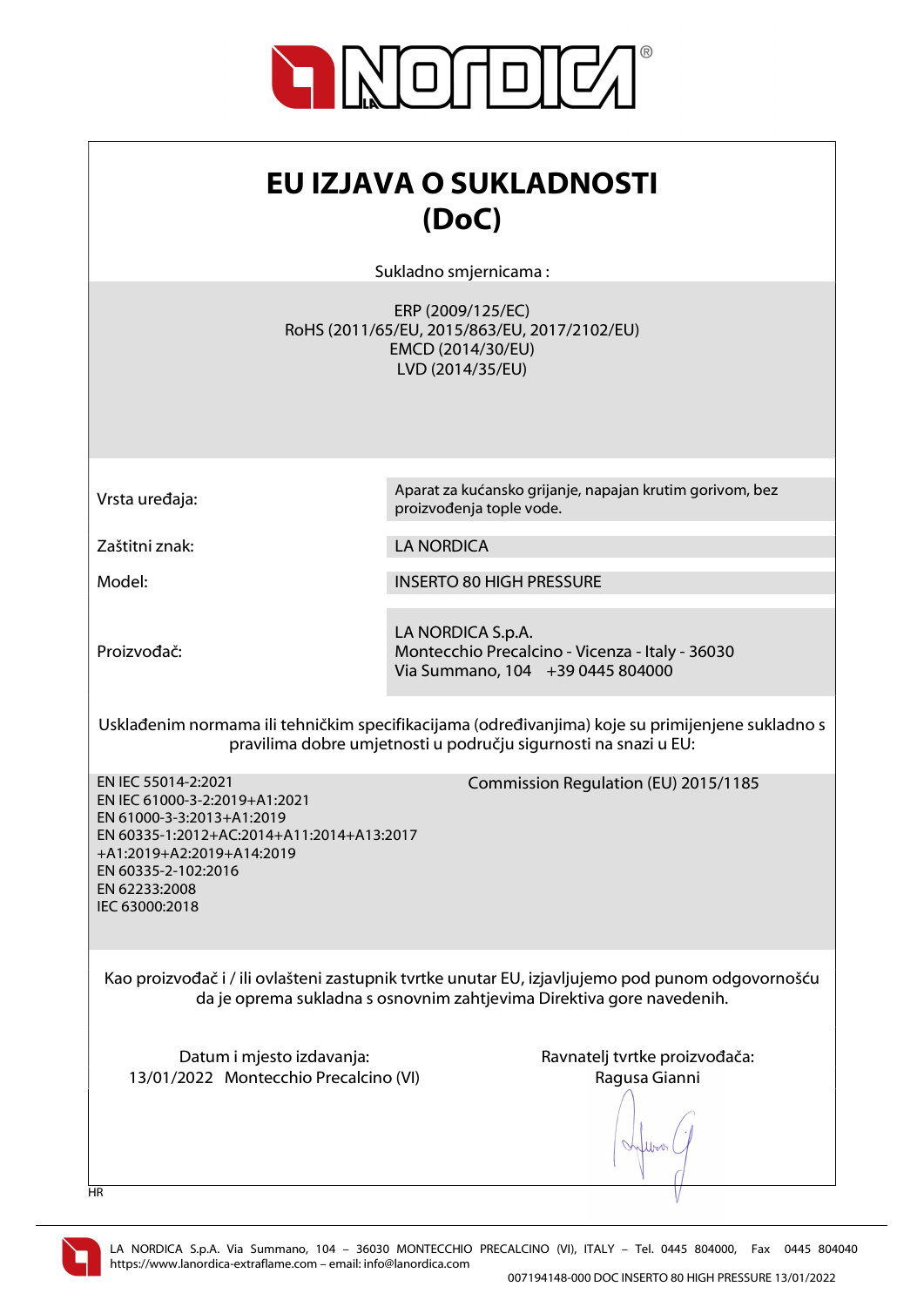

| ΔΗΛΩΣΗ ΣΥΜΜΟΡΦΩΣΗΣ Ε.Ε. |  |
|-------------------------|--|
| (DoC)                   |  |

Σύμφωνα με τις Οδηγίες:

ERP (2009/125/EC) RoHS (2011/65/EU, 2015/863/EU, 2017/2102/EU) EMCD (2014/30/EU) LVD (2014/35/EU)

proizvođenja tople vode.

Τύπος συσκευής:

Εμπορική μάρκα: LA NORDICA

Μοντέλο: Συσκευή οικιακής θέρμανσης τροφοδοτούμενη με στέρεο

Aparat za kućansko grijanje, napajan krutim gorivom, bez

Κατασκευαστής:

LA NORDICA S.p.A. Montecchio Precalcino - Vicenza - Italy - 36030 Via Summano, 104 +39 0445 804000

Οι εναρμονισμένοι κανονισμοί και οι τεχνικές προδιαγραφές (ονομασίες) που εφαρμόστηκαν βάσει των ισχυόντων κανονισμών καλής πρακτικής σε θέματα που αφορούν την ασφάλεια είναι οι εξής:

EN IEC 55014-2:2021 EN IEC 61000-3-2:2019+A1:2021 EN 61000-3-3:2013+A1:2019 EN 60335-1:2012+AC:2014+A11:2014+A13:2017 +A1:2019+A2:2019+A14:2019 EN 60335-2-102:2016 EN 62233:2008 IEC 63000:2018

Commission Regulation (EU) 2015/1185

Με την ιδιότητα του κατασκευαστή και /ή εξουσιοδοτημένου αντιπροσώπου της εταιρίας στο εσωτερικό της Ε.Ε., δηλώνω υπεύθυνα ότι η συσκευή είναι σύμφωνη με τις βασικές προδιαγραφές που προβλέπονται από τις προαναφερθείσες Οδηγίες .

13/01/2022 Montecchio Precalcino (VI) Ragusa Gianni

Ημερομηνία και Τόπος έκδοσης: Διευθύνων σύμβουλος κατασκευαστή:

lloo



EL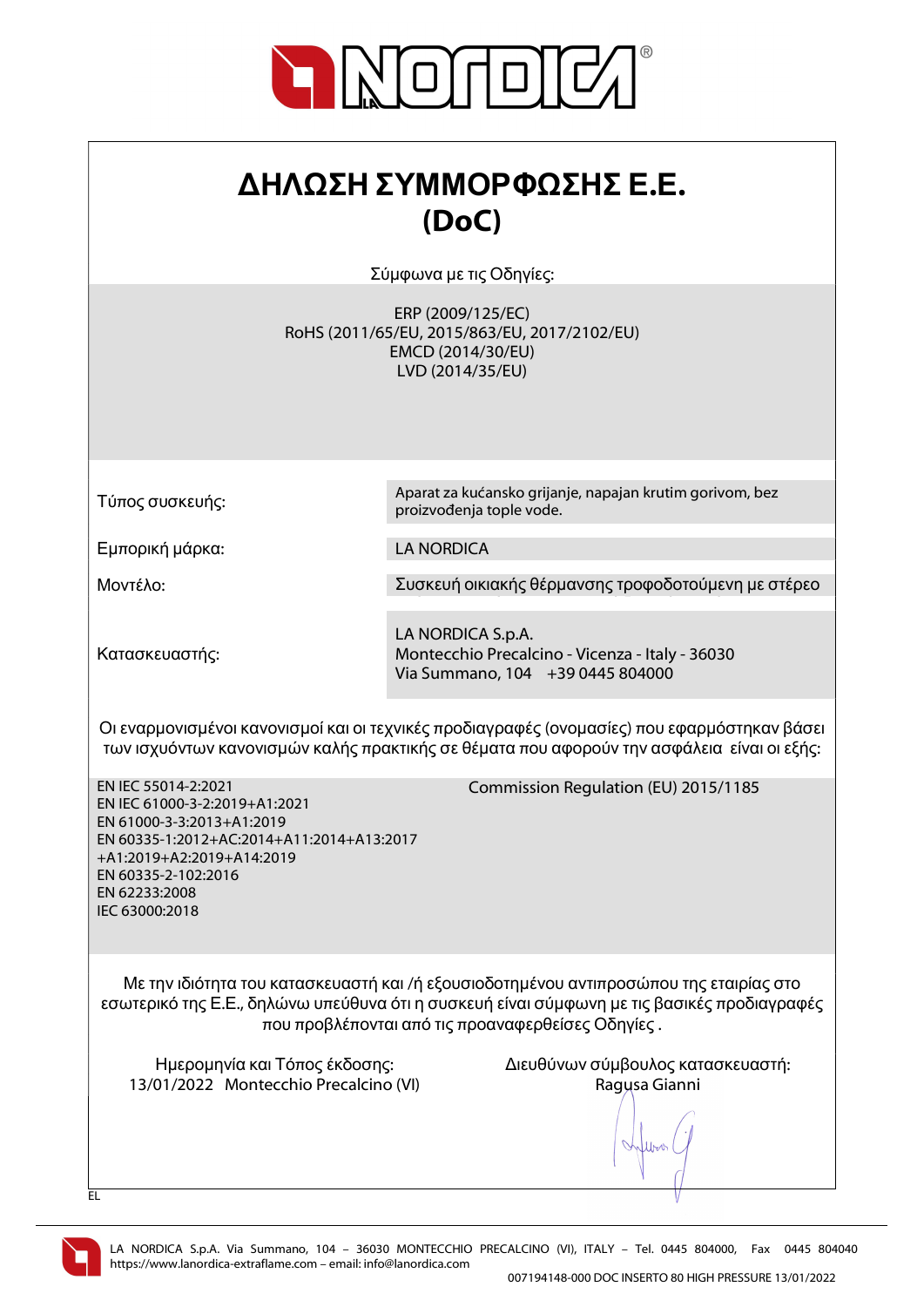

| <b>EG-CONFORMITEITSVERKLARING</b><br>(DoC)                                                                                                                                                                                                                    |                                                                                                                                                                                                               |
|---------------------------------------------------------------------------------------------------------------------------------------------------------------------------------------------------------------------------------------------------------------|---------------------------------------------------------------------------------------------------------------------------------------------------------------------------------------------------------------|
|                                                                                                                                                                                                                                                               | In overeenstemming met de richtlijnen:                                                                                                                                                                        |
|                                                                                                                                                                                                                                                               | ERP (2009/125/EC)<br>RoHS (2011/65/EU, 2015/863/EU, 2017/2102/EU)<br>EMCD (2014/30/EU)<br>LVD (2014/35/EU)                                                                                                    |
| Type apparaat:                                                                                                                                                                                                                                                | Apparaat voor huishoudelijke verwarming, gestookt vaste<br>brandstof, zonder warmwaterproductie.                                                                                                              |
| Handelsmerk:                                                                                                                                                                                                                                                  | <b>LA NORDICA</b>                                                                                                                                                                                             |
| Model:                                                                                                                                                                                                                                                        | <b>INSERTO 80 HIGH PRESSURE</b>                                                                                                                                                                               |
| Fabrikant:                                                                                                                                                                                                                                                    | LA NORDICA S.p.A.<br>Montecchio Precalcino - Vicenza - Italy - 36030<br>Via Summano, 104 +39 0445 804000                                                                                                      |
|                                                                                                                                                                                                                                                               | De geharmoniseerde normen of technische specificaties (benamingen) die zijn toegepast, in<br>overeenstemming met de regels van de goede praktijken voor de veiligheid, die van kracht zijn in<br>de EEG zijn: |
| EN IEC 55014-2:2021<br>Commission Regulation (EU) 2015/1185<br>EN IEC 61000-3-2:2019+A1:2021<br>EN 61000-3-3:2013+A1:2019<br>EN 60335-1:2012+AC:2014+A11:2014+A13:2017<br>+A1:2019+A2:2019+A14:2019<br>EN 60335-2-102:2016<br>EN 62233:2008<br>IEC 63000:2018 |                                                                                                                                                                                                               |
| In de hoedanigheid van fabrikant en/of bevoegde vertegenwoordiger van het bedrijf binnen de<br>EEG verklaren wij op onze eigen verantwoordelijkheid dat de apparaten voldoen aan de essentiële<br>vereisten van de bovengenoemde richtlijnen.                 |                                                                                                                                                                                                               |
| Datum en plaats van afgifte:<br>13/01/2022 Montecchio Precalcino (VI)                                                                                                                                                                                         | Algemeen directeur fabrikant:<br>Ragusa Gianni                                                                                                                                                                |
| <b>NL</b>                                                                                                                                                                                                                                                     |                                                                                                                                                                                                               |

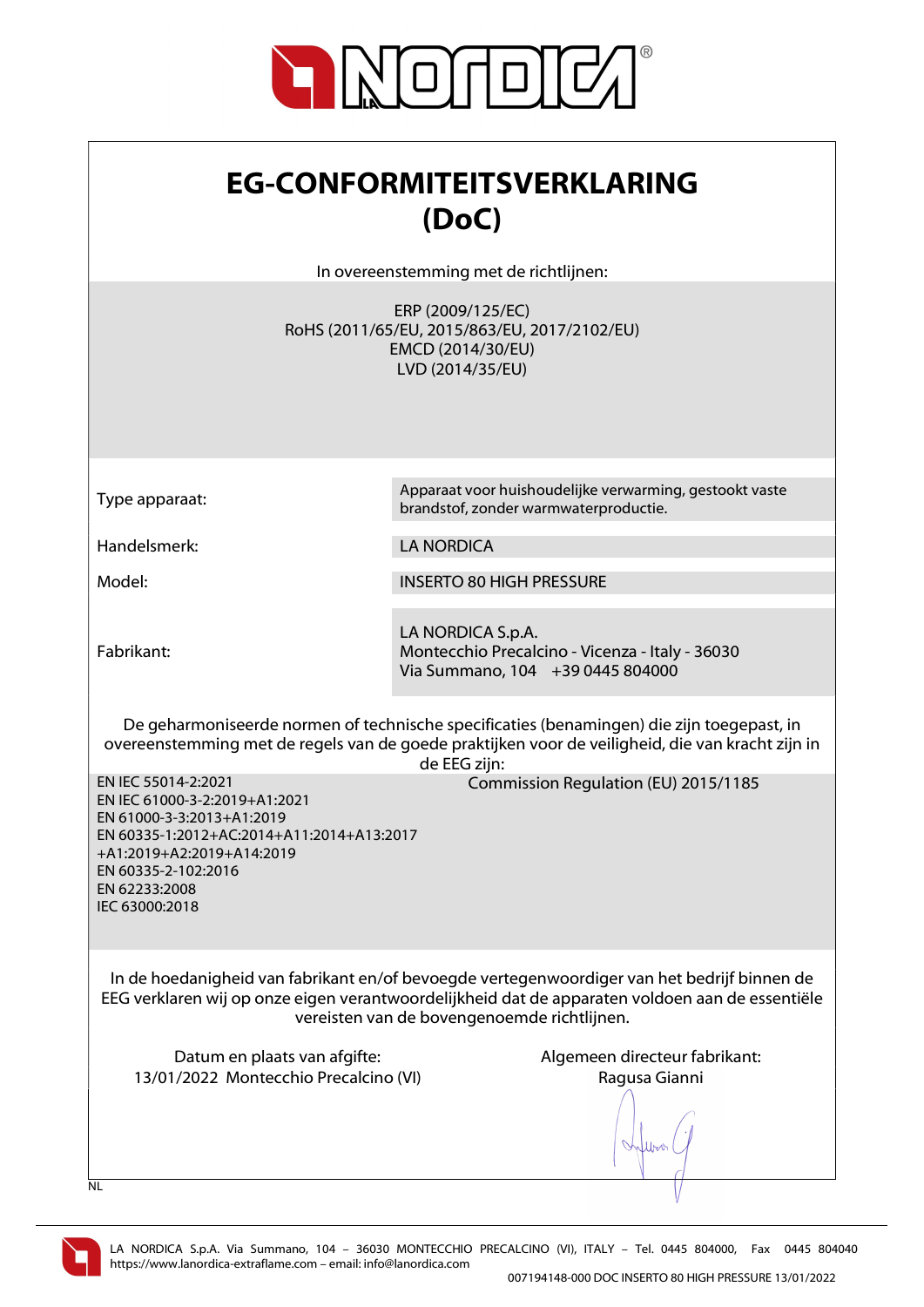

| <b>DEKLARACJA ZGODNOŚCI CE</b> |
|--------------------------------|
| (DoC)                          |

Zgodnie z Dyrektywami:

ERP (2009/125/EC) RoHS (2011/65/EU, 2015/863/EU, 2017/2102/EU) EMCD (2014/30/EU) LVD (2014/35/EU)

Rodzaj urządzenia: Urządzenie do ogrzewania gospodarstw domowych, zasilane

Znak handlowy: LA NORDICA

Model: INSERTO 80 HIGH PRESSURE

Producent:

LA NORDICA S.p.A. Montecchio Precalcino - Vicenza - Italy - 36030 Via Summano, 104 +39 0445 804000

paliwem stałym, bez wytwarzania ciepłej wody.

Normy zharmonizowane lub dane techniczne (opisy), które zastosowano zgodnie z zasadami dobrej sztuki budowlanej w odniesieniu do przepisów bezpieczeństwa obowiązujących w UE to:

EN IEC 55014-2:2021 EN IEC 61000-3-2:2019+A1:2021 EN 61000-3-3:2013+A1:2019 EN 60335-1:2012+AC:2014+A11:2014+A13:2017 +A1:2019+A2:2019+A14:2019 EN 60335-2-102:2016 EN 62233:2008 IEC 63000:2018

Commission Regulation (EU) 2015/1185

W osobie producenta i/lub autoryzowanego przedstawiciela spółki na obszarze UE, deklaruje się na własną odpowiedzialność, że urządzenia są zgodne z podstawowymi wymogami przewidzianymi we wskazanych Dyrektywach.

Data i miejsce wydania: Data i miejsce wydania: Dyrektor Zarządu: 13/01/2022 Montecchio Precalcino (VI) Ragusa Gianni

Juros.



 $\overline{PI}$